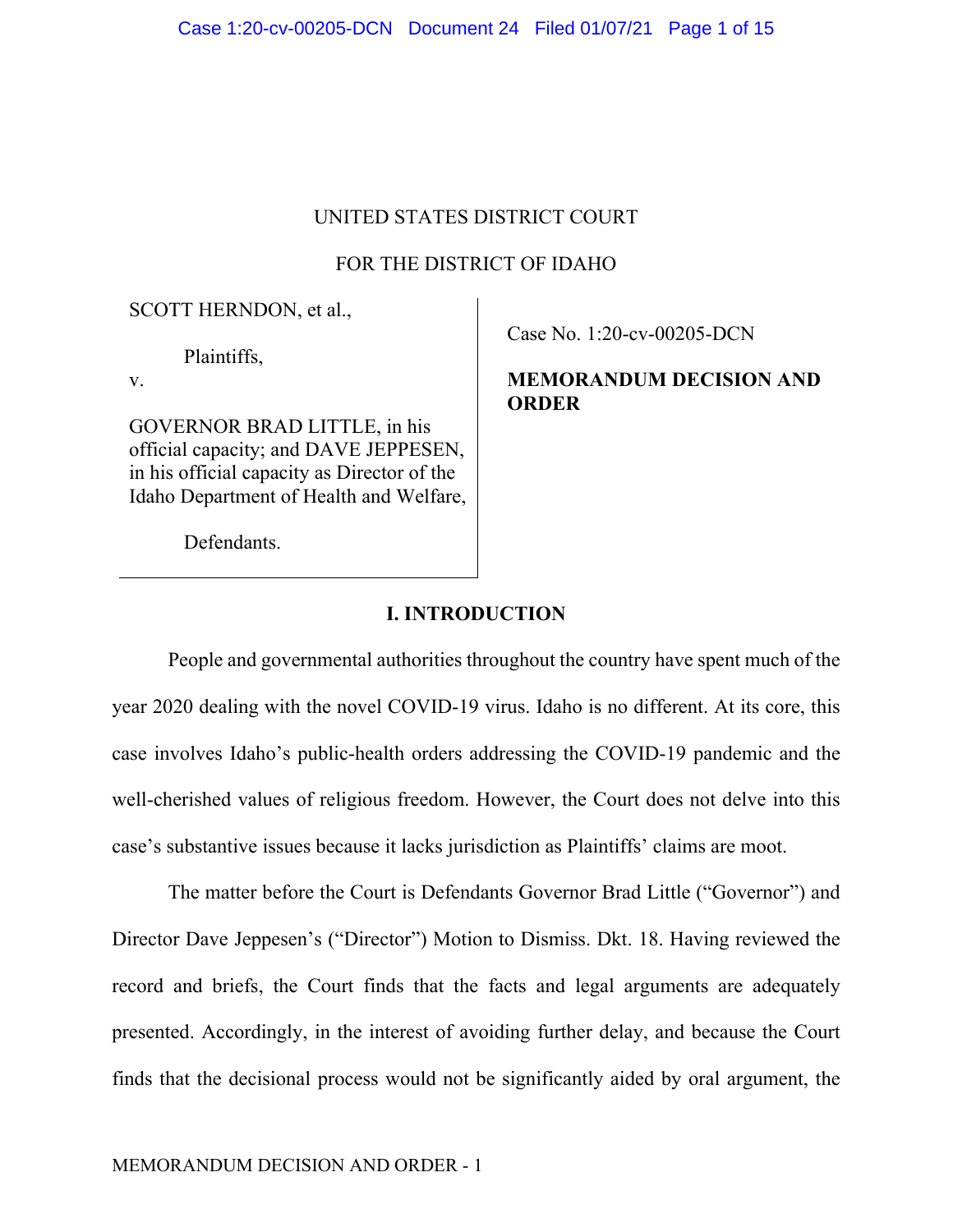Court will decide the motion without oral argument. Dist. Idaho Loc. Civ. R. 7.1(d)(1)(B).

Upon review, and for the reasons set forth below, the Court GRANTS the motion.

# **II. BACKGROUND**

Before Plaintiffs filed their original Complaint in this case—and throughout the duration of this case—the Governor has issued various orders to combat the COVID-19 pandemic in Idaho with the assistance of the Director. In Plaintiffs words, they filed this lawsuit "to stop Governor Little and Director Jeppesen from violating their rights under the First, Fifth, and Fourteenth Amendments of the United States Constitution, the Religious Land Use and Institutionalized Persons Act, Articles 1 and 21 of the Idaho Constitution, and the Idaho Religious Freedom Restoration Act." Dkt. 8, at 2.<sup>1</sup> Specifically, Plaintiffs assert fourteen causes of action based on purported violations of the following provisions of law:

- 1. the Free Exercise Clause of the First Amendment;
- 2. the Establishment Clause of the First Amendment;
- 3. the Freedom of Speech Clause of the First Amendment;
- 4. the right to peaceably assemble under the First Amendment;
- 5. procedural and substantive due process under the Fifth and Fourteenth Amendments;
- 6. the Equal Protection Clause of the Fourteenth Amendment;
- 7. Idaho Code § 73-402—the Idaho Religious Freedom Act;
- 8. the right to freedom generally under Article I, Section 1, of the Idaho Constitution;
- 9. the right to religious liberty under Article I, Section 4, of the Idaho Constitution;
- 10. the right to free speech under Article I, Section 9, of the Idaho Constitution;
- 11. the right of assembly under Article I, Section 10, of the Idaho Constitution;
- 12. the right to religious freedom under Article XXI, Section 19, of the Idaho Constitution;

<sup>&</sup>lt;sup>1</sup> All references to Plaintiffs' allegations come from the Amended Complaint since it is the operative pleading as a matter of law. *See* Fed. R. Civ. P. 15(a)(1)(B); *Ramirez v. Cty. of San Bernardino*, 806 F.3d 1002, 1008 (9th Cir. 2015); *see also Barnes v. Dist. of Columbia,* 42 F. Supp. 3d 111, 117 (D.D.C. 2014) ("When a plaintiff files an amended complaint as of right . . . the amended complaint becomes the operative pleading . . . and any pending motion to dismiss becomes moot." (citations omitted)).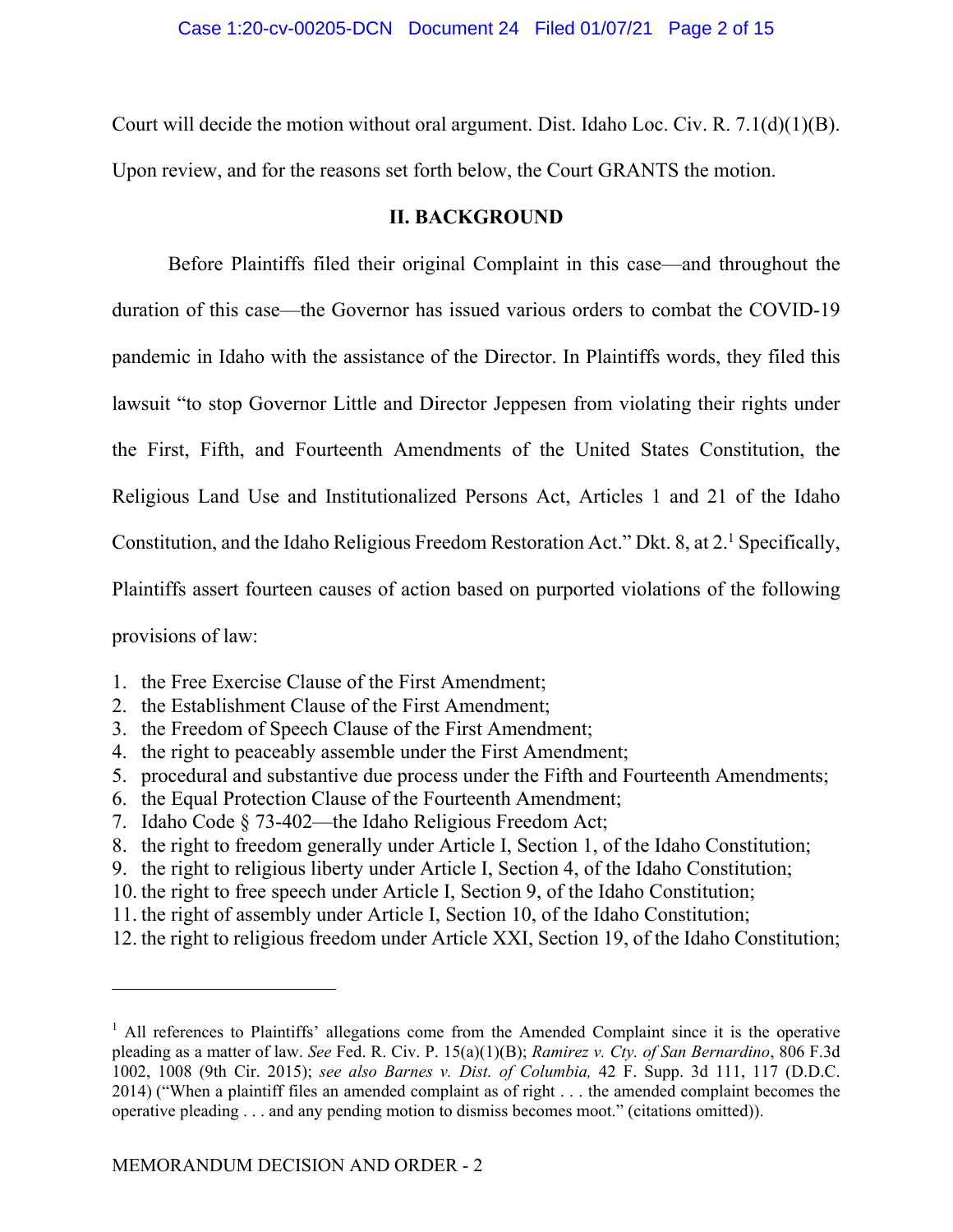13. 42 U.S.C. §§ 2000cc to 2000cc-5—the Religious Land Use and Institutionalized Persons Act; and 14. the right to travel under the Fourteenth Amendment.

## *See generally id.*

Many of Plaintiffs' allegations relate to the restrictions imposed by the initial Stay Home or Self-Isolate Order and Stay-Healthy Orders 1 and 2, which are no longer in effect. However, Plaintiffs also allege numerous times throughout their Amended Complaint that the threat of "reimposition of those restrictions at any time" continues to harm them. *E.g.*, *id.* at 9, 22, 24–25, 29, 33–35, 37, 38. Plaintiffs maintain that the Governor and Director's orders "ha[ve] caused, [are] causing, and will continue to cause Plaintiffs immediate and irreparable harm and actual and undue hardship." *Id.* at 37. They seek a declaratory judgment, a temporary restraining order, a permanent injunction, and fees by way of their Amended Complaint. *Id.* at 39–40. To date, Plaintiffs have not filed any motion for these forms of relief. Rather, they have relied solely on their Amended Complaint.

A summary of the public-health orders will further frame the issues in this case. The Director first issued a statewide Stay Home Order on March 25, 2020.<sup>2</sup> This first order mandated that people self-isolate at their place of residence, unless leaving for an "essential" service or activity. The order also restricted all non-essential travel. Of note, religious gatherings and interstate travel for religious purposes were not among the list of

 $2$  All the orders are publicly available records accessible online at https://coronavirus.idaho.gov/governorsactions/. The orders discussed invoked various provisions of law as a basis for their support. *See* Idaho Const. Art. IV, § 5; Idaho Code §§ 46-601; 46-1008; 56-1003(7).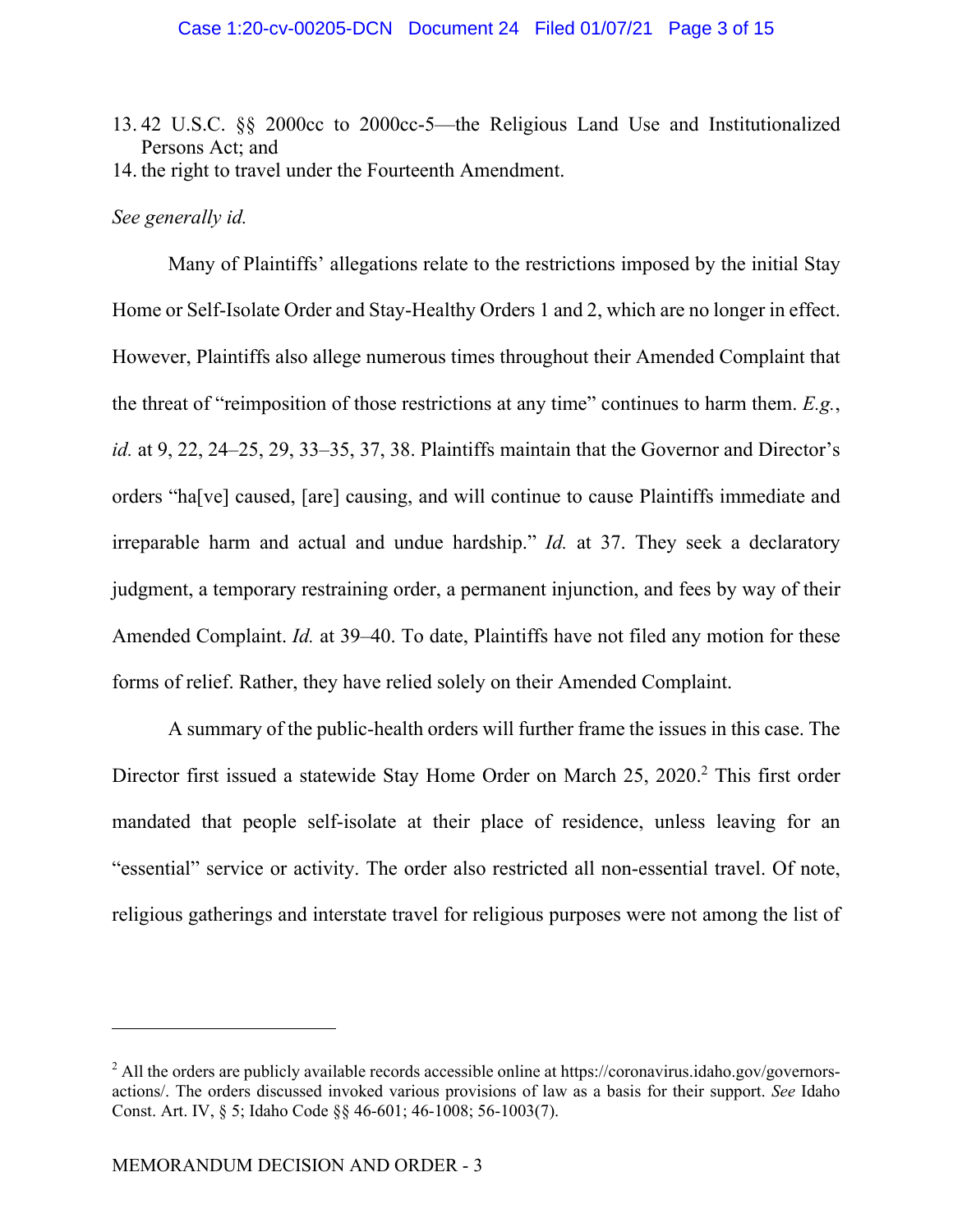### Case 1:20-cv-00205-DCN Document 24 Filed 01/07/21 Page 4 of 15

approved "essential" activities. In fact, those activities were expressly prohibited. Dkt. 10- 1, at 4.

Two days later, the Governor explained that clergy and church members could produce, record, and stream church services with their organizations. He also later clarified that drive-in church services were approved as well. This initial order was amended twice, once on April 2 and again on April 15. The April 15 version of the order was set to continue "in effect until 11:59 p.m. on April 30, 2020 or until it is extended, rescinded, superseded or amended in writing by the Director." Dkt. 18-1, at 3. While the Director made other changes to the order, they are immaterial to the allegations in the present lawsuit.

On April 23, in anticipation of the last amended order's expiration, the Director issued Idaho's "Guidelines for Opening Up Idaho." These guidelines provided a datadriven plan for removing a majority of the restrictions in four incremental stages numbered 1 through 4, from most restrictive to least restrictive, respectively. Each stage was projected to last two weeks, beginning on May 1.

The Governor and Director have since issued five versions of their Stay Healthy Order in adherence with the guidelines' numerical analytics. On May 1, the Director issued Idaho's Stay Healthy Order 1. In pertinent part, the order cautioned individuals to avoid gatherings, but it removed the actual gathering restrictions. It explicitly allowed in-person religious services while maintaining appropriate physical distancing and sanitation. The order also imposed a fourteen-day self-quarantine mandate for individuals entering the state of Idaho. That same day, Plaintiffs filed their original Complaint. Dkt. 5.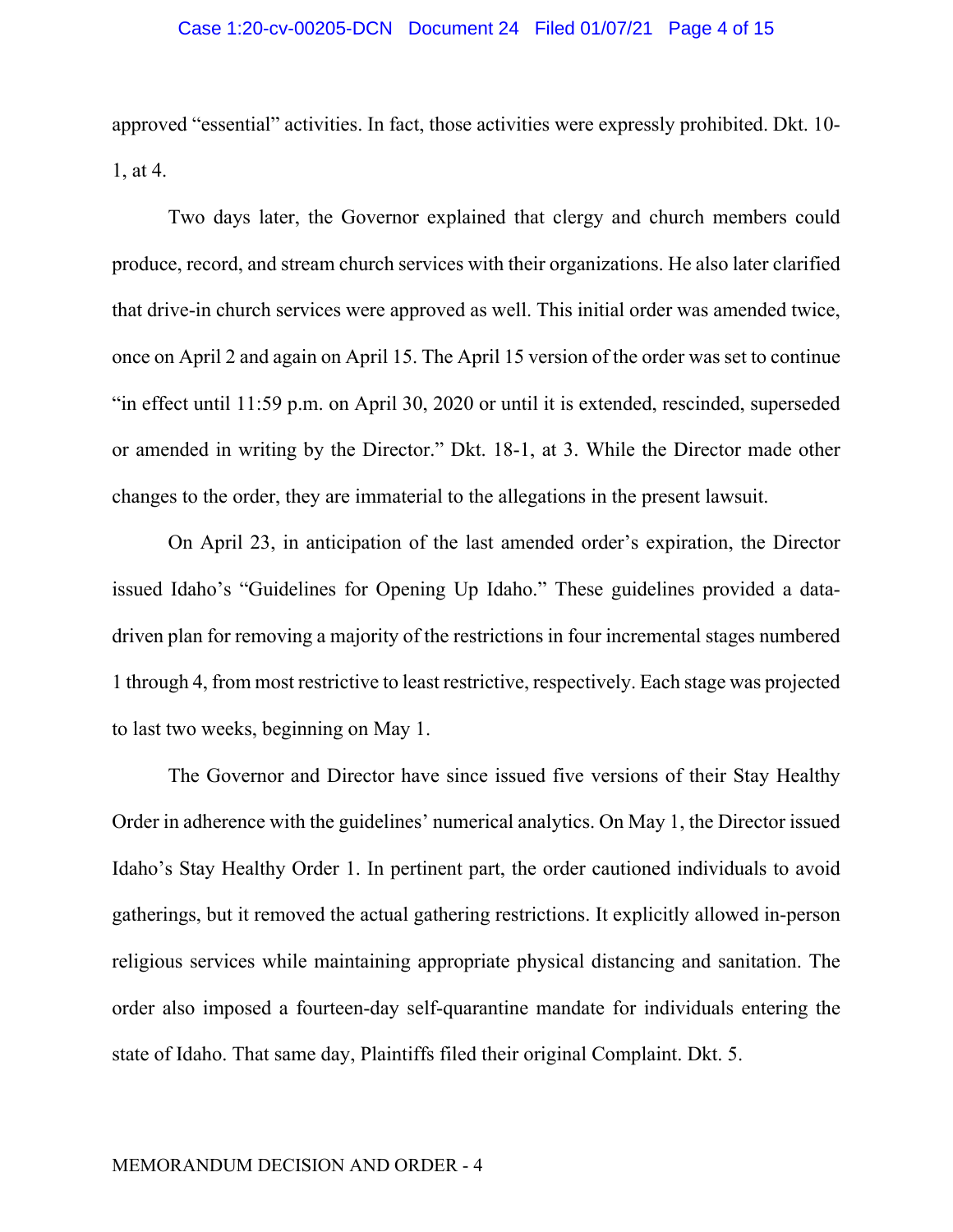#### Case 1:20-cv-00205-DCN Document 24 Filed 01/07/21 Page 5 of 15

Two weeks later, on May 16, Idaho's Stay Healthy Order 2 took effect. The only change noteworthy to this case was that the fourteen-day self-quarantine mandate was lifted. Certain travel was discouraged, but no travel was deemed unlawful. Thereafter, on May 27, Plaintiffs filed their Amended Complaint. Dkt. 8. On May 28, the Director issued Idaho's Stay Healthy Order 3. The order took effect on May 30. The main change with this order was increasing the *guideline* limit, not mandate, of people encouraged in gatherings from ten to fifty.

On June 11, the Director issued Idaho's Stay Healthy Guidelines for phase four, which took effect on June 13. Pursuant to this order, no gathering or traveling restrictions or discouragement were in place, and things were closest to the pre-COVID-19 world we used to inhabit. While some relatively minor restrictions still applied, none were material to this case.

On June 24, the Governor and Director filed the instant Motion to Dismiss for lack of jurisdiction. Dkt. 18. In their motion, they argue that Plaintiffs lacked standing at the time they filed their Complaint and Amended Complaint and that the claims are moot, among other things. *Id.* Despite the foregoing changes in the previously imposed religious and travel restrictions, i.e., removal of the complained of restrictions, Plaintiffs opposed the standing and mootness arguments in their Response. Dkts. 19, 20. The Governor and Director filed a Reply. Dkt. 22.

In the time since the briefing for this matter took place, Idaho's restrictions have changed twice. On October 27, the Stay Healthy Order 4 was issued, taking Idaho back to Stage 3. The justifications for this change were that roughly 60,000 Idahoans had been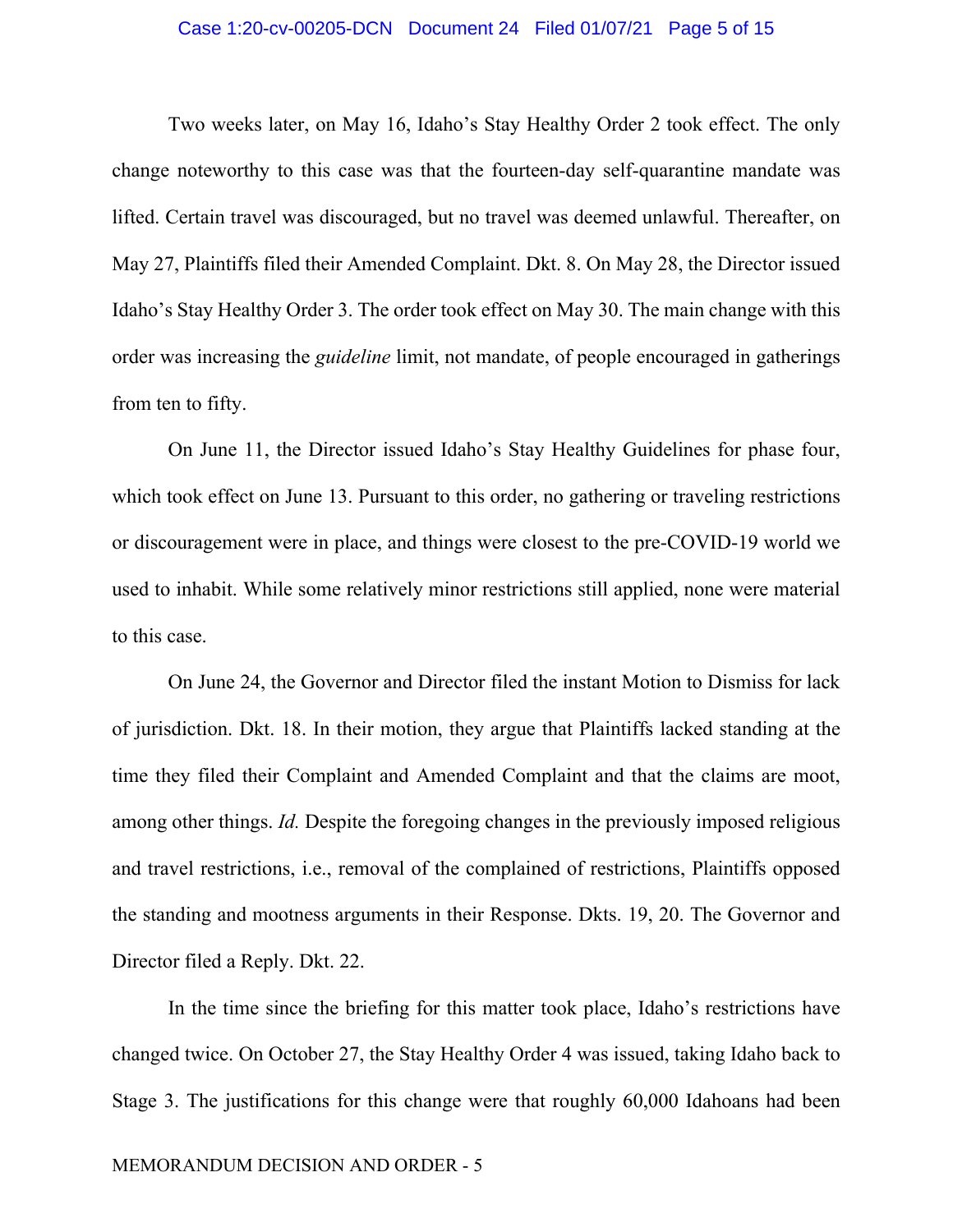#### Case 1:20-cv-00205-DCN Document 24 Filed 01/07/21 Page 6 of 15

infected with COVID-19 and 573 had unfortunately died from the virus. The order also quoted a report from the White House Coronavirus Task Force on Idaho's high rates, which included being seventh in the nation for cases per capita and second in the nation for test positivity percentages at 10.1%. The order restricted gatherings to fifty or fewer people, but exempted gatherings for religious activities. It did not prohibit interstate travel in any way.

Most recently, on November 14, the Stay Healthy Order 5 was issued, returning Idaho to a "modified" stage 2. This order is in effect at the present time. Gatherings have been limited to ten people or fewer. Additionally, people at increased risk have been "strongly encouraged to stay home and limit their movement outside of their place of residence," but no other travel restrictions were imposed, intrastate or interstate. Idaho Official Resources for the Novel Coronavirus (COVID-19), https://coronavirus.idaho.gov/wp-content/uploads/2020/11/stage-2-modified-order.pdf. Again, the order provided its own justifications, which included statistics that approximately 78,000 Idahoans had tested positive for COVID-19 and 749 had died from the virus. The per capita rate was then twelfth in the nation, and the positive test percentages remained the second highest in the nation. Further, the order provided statistics showing that Idaho's hospitals were at or nearing capacity, stating that "[b]etween Oct 31 [and] Nov 6, on average, 44 patients with confirmed COVID-19 and 7 patients with suspected COVID-19 were reported as newly admitted each day to hospitals in Idaho." *Id.*  Nonetheless, once more, the order exempted religious activities from the gathering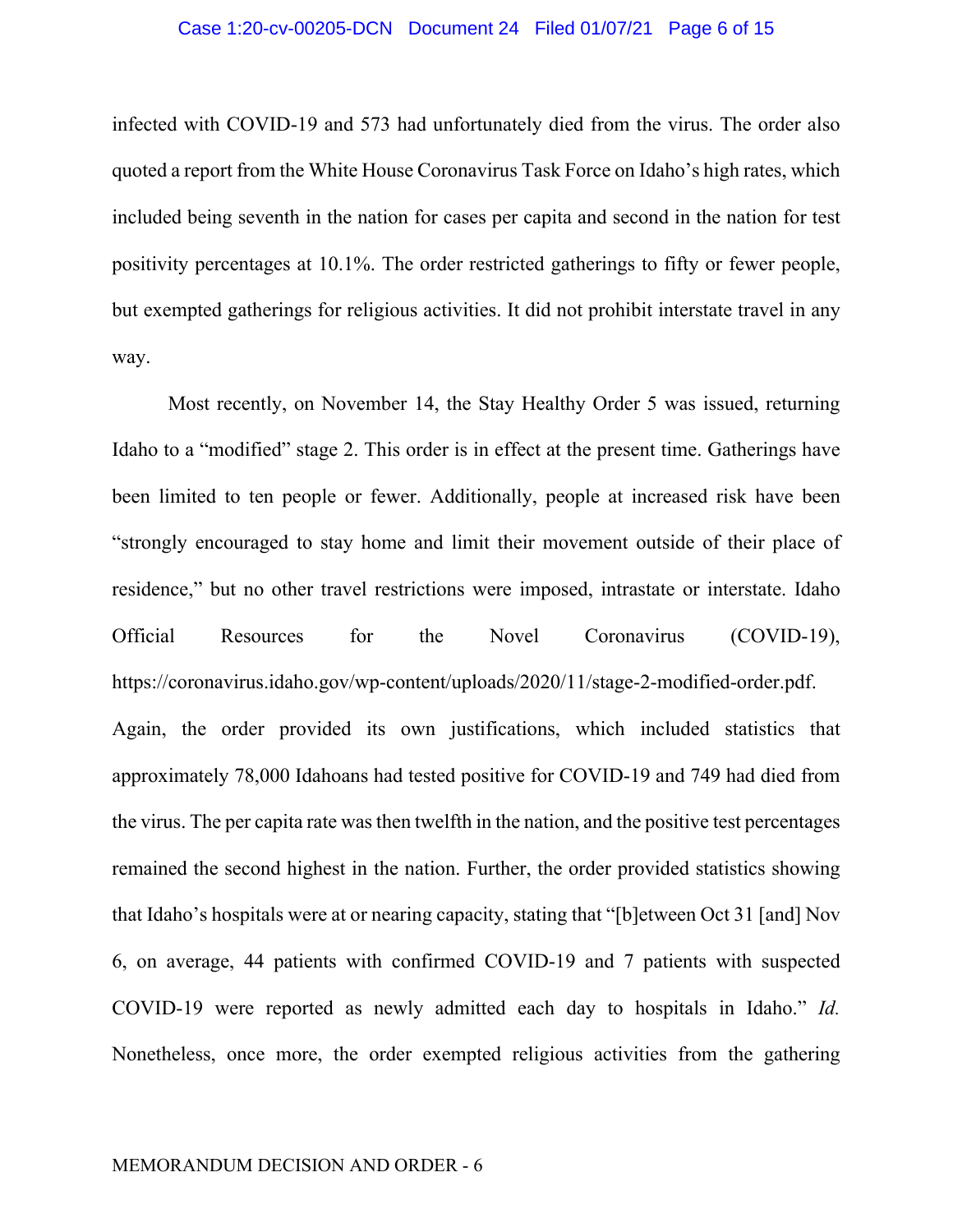limitations.<sup>3</sup> The absence of these types of restrictions is crucial to the Court's analysis today.

## **III. LEGAL STANDARD**

A federal court's jurisdiction is limited to cases or controversies. *See Campbell-Ewald Co. v. Gomez*, 136 S. Ct. 663, 669 (2016). "Under Article III of the Constitution, a live controversy [must] persist throughout all stages of the litigation" or else the case must be deemed moot and dismissed. *All. for the Wild Rockies v. Savage*, 897 F.3d 1025, 1031 (9th Cir. 2018) (cleaned up). "A case that becomes moot at any point during the proceedings is no longer a 'Case' or 'Controversy' for purposes of Article III, and is outside the jurisdiction of the federal courts." *United States v. Sanchez-Gomez*, 138 S. Ct. 1532, 1537 (2018) (cleaned up). "Mootness has been described as standing set in a time frame: The requisite personal interest that must exist at the commencement of the litigation (standing) must continue throughout its existence (mootness)." *Bishop Paiute Tribe v. Inyo Cty.*, 863 F.3d 1144, 1155 (9th Cir. 2017) (cleaned up). The basic question is whether there exists a present controversy as to which effective relief can be granted. *Vill. of Gambell v. Babbitt*, 999 F.2d 403, 406 (9th Cir. 1993). A motion to dismiss based on non-justiciability is brought under Federal Rule of Civil Procedure 12(b)(1). *See May v. Centex Corp.*, 658 F.3d 1060, 1067 (9th Cir. 2011).

 $3$  To be sure, these public-health orders have routinely required religious organizations to adhere to physical distancing and sanitation requirements, but Plaintiffs do not challenge these requirements as unlawful in any way. Instead, their lawsuit focuses on gathering and travel restrictions in the prior orders, and the possibility that those restrictions will be reimposed. *See generally* Dkts. 8, 20.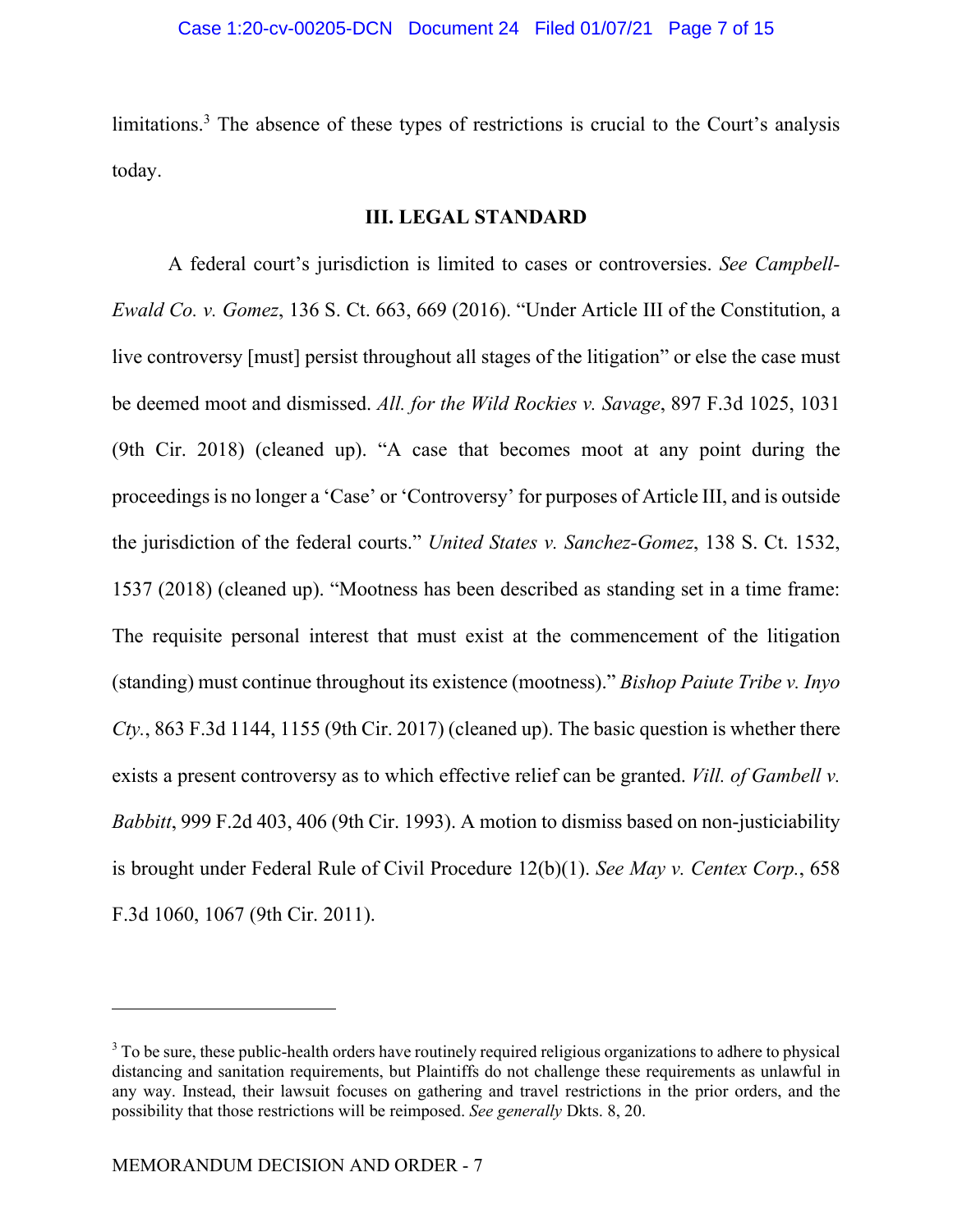## **IV. DISCUSSION**

As much as the Court would relish the opportunity to address issues of religious freedom, free speech, assembly, travel, and the other matters presented in this case, the Court is constrained from doing so by the doctrine of mootness. Indeed, the restrictions of which Plaintiffs complain—prohibiting religious gatherings and interstate travel—have been rescinded since before they filed both their Amended Complaint and Response. To date, there are no restrictions on these activities in Idaho.

Hence Plaintiffs' only allegations that are worth discussing are those regarding whether the restrictions are likely to be reimposed. After all, Plaintiffs even admit that "Defendants amended their order to remove the alleged violations with the 'Stay-Healthy Order 2[.]'" Dkt. 20, at 10 (footnote omitted). And, as noted, all the complained-of restrictions have been absent from all the subsequent Stay Healthy Orders. Plaintiffs nonetheless focus on the language that each order will "be in effect until it is extended, rescinded, superseded, or amended" in the orders and on Idaho's COVID-19 website. *E.g.*, Dkt. 20, at 8. Based on this language, Plaintiffs argue that this case is not moot and that they are experiencing continuing harm due to threat of future unlawful restrictions. But the record belies this conclusion, and Plaintiffs' arguments are unpersuasive.

To begin, speculative contingencies are insufficient to sustain an otherwise moot controversy. *See Dufresne v. Veneman*, 114 F.3d 952, 955 (9th Cir. 1997) (per curiam) (holding that where claims for injunctive relief against aerial pesticide spraying were mooted by eradication of insect and likely use of other means to fight future infestation, the possibility of future spraying was insufficient to sustain controversy); *Mayfield v.*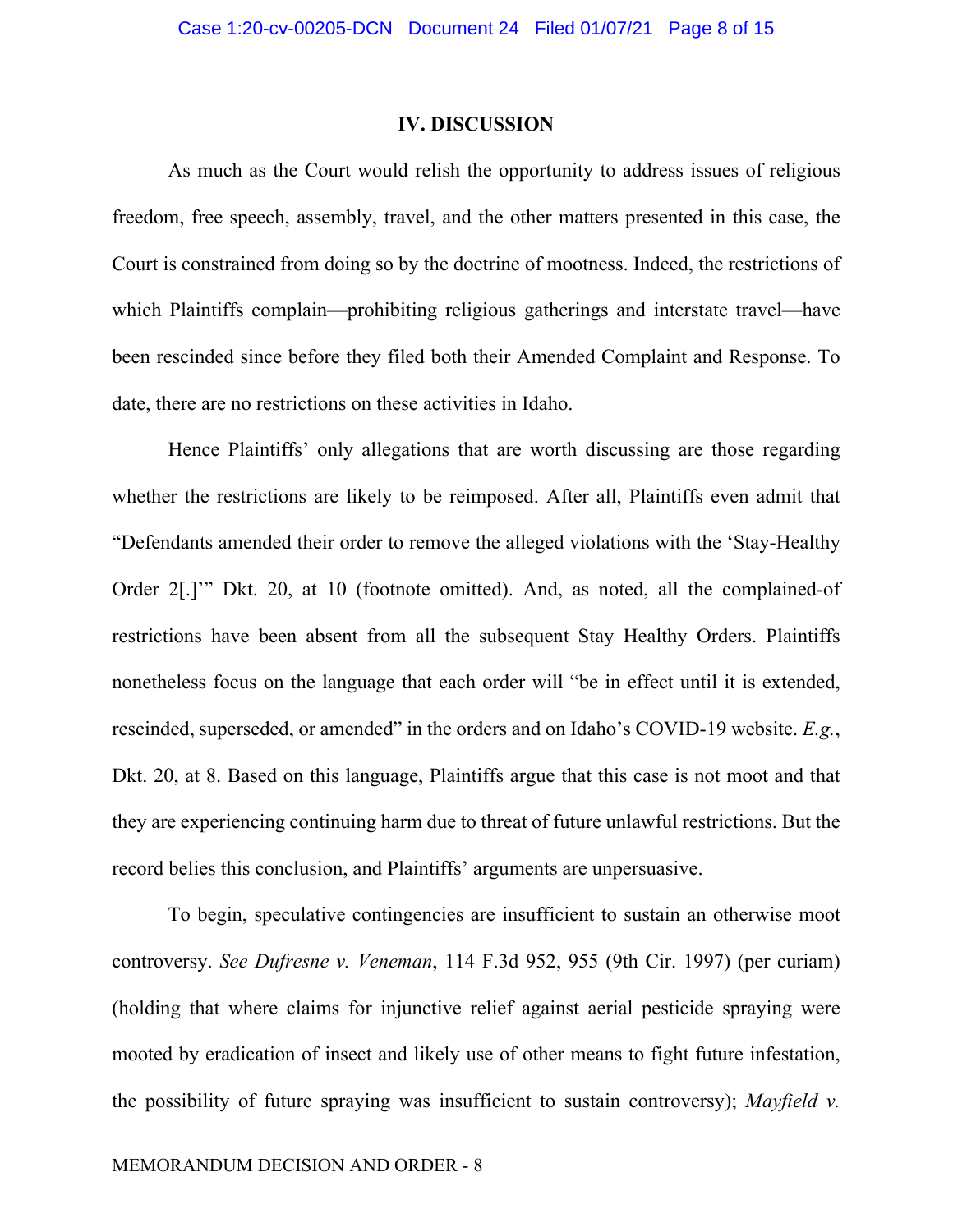*Dalton*, 109 F.3d 1423, 1425 (9th Cir. 1997) (holding that where members of military had challenged constitutionality of military program to collect and store tissue samples, case became moot upon members' separation from military because, although they might be required to return to active duty in an emergency, such a "speculative contingency" was insufficient to sustain controversy). "Where there is nothing left of a challenged law to enjoin or declare illegal, further judicial action would necessarily be advisory and in violation of the limitations of Article III." *Rocky Mountain Farmers Union v. Corey*, 913 F.3d 940, 949 (9th Cir. 2019).

Speculation is precisely what is involved here, and in fact, the claim that the restriction will be reimposed is compellingly contradicted by the Governor and Director's response to the virus over the past half year. As stated, despite the ongoing pandemic, the restrictions Plaintiffs fear will be reimposed have not been in place since at the latest mid-May for travel and early-May for religious gatherings. Even in the most recent two Stay Healthy Orders issued, the Governor and Director have exempted religious gatherings despite greatly re-restricting other activities and despite the significant uptick in probable COVID-19-related cases and deaths in Idaho. *See Spell v. Edwards*, 962 F.3d 175, 177 (5th Cir. 2020) (holding that a pastor's request for an injunction against orders restricting inperson church services was moot because "there [was] nothing to enjoin" since "[t]he challenged orders expired more than a month" prior).

Put differently, while the situation has become more severe and restrictions have become more stringent for most activities in recent months in Idaho, the asserted rights at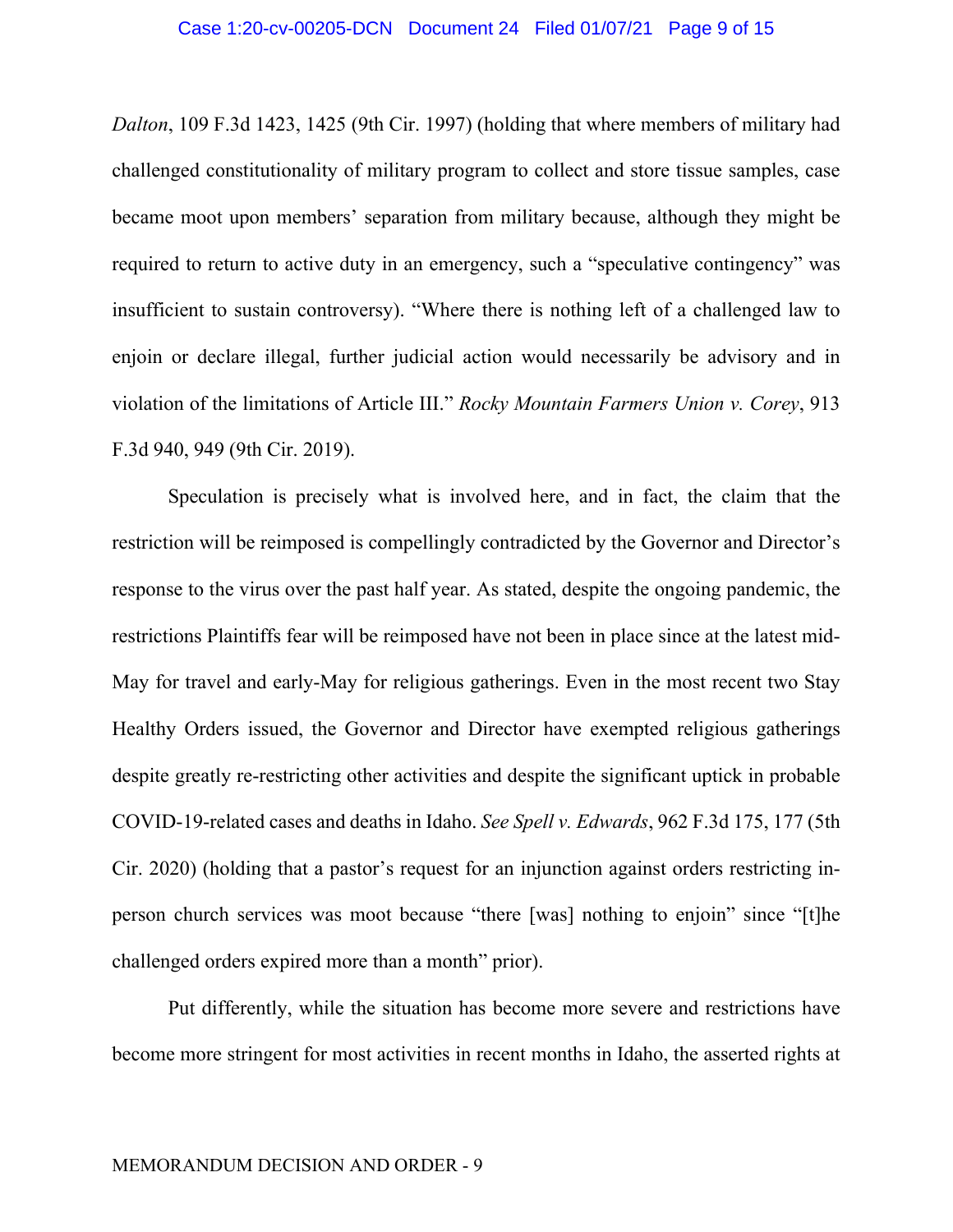## Case 1:20-cv-00205-DCN Document 24 Filed 01/07/21 Page 10 of 15

issue in *this case* have not been inhibited in any way.4 This indicates that such restrictions are unlikely even in the situation of worsening coronavirus conditions. Thus, the circumstances in this case show that the Governor and Director are not reasonably likely to revert to significantly restricting religious worship and travel in the imminent future. *See City of L.A. v. Lyons*, 461 U.S. 95, 102 (1983) ("Past exposure to illegal conduct does not in itself show a present case or controversy regarding injunctive relief if unaccompanied by any continuing, present adverse effects." (cleaned up)); *Am. Diabetes Ass'n v. United States Dep't of the Army*, 938 F.3d 1147, 1154 (9th Cir. 2019) (holding defendants satisfied their burden of clearly showing they cannot reasonably be expected to reinstitute the Old Policy's blanket ban, and thus the association's challenge to that policy, as well as the injuries incurred thereunder, were moot); *Outdoor Media Grp. v. City of Beaumont*, 506 F.3d 895, 901 (9th Cir. 2007) (holding claims for injunctive and declaratory relief moot where "the constitutional deficiencies . . . alleged in connection with the original sign ordinance" had been cured).

Moreover, in discussing health authorities who suggest that several states should be under stay-home orders, Plaintiffs ask, "[W]ill Idaho likewise follow the report's recommendation and again close churches?" Dkt. 20, at 9. Plaintiffs' point is, in essence, that nobody knows the answer. However, this question unwittingly highlights why this case

<sup>&</sup>lt;sup>4</sup> Plaintiffs also discuss heavy-handed restrictions in other states, such as California, Dkt. 20, at 8, but Idaho's response has been demonstrably different than California's and other states'. *See Harvest Rock Church v. Newsom*, No. 20A94, 2020 WL 7061630 (Dec. 3, 2020) (ordering the Ninth Circuit to remand the denial of relief to the district court "for further consideration in light of" the Court's most recent religious freedom and coronavirus restrictions case). How other states are dealing with the pandemic is wholly inapposite to whether these Defendants have violated these Plaintiffs' rights in this state.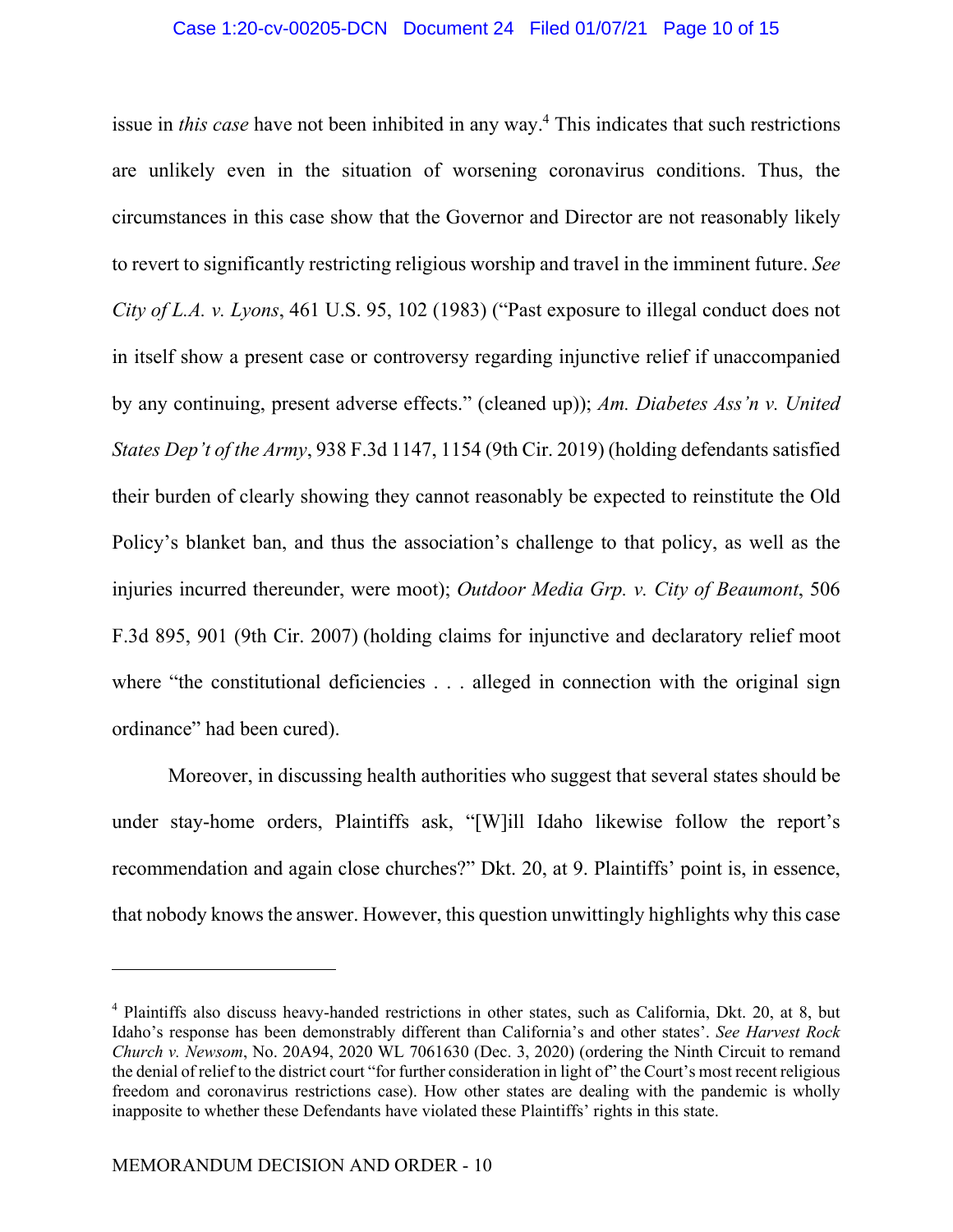## Case 1:20-cv-00205-DCN Document 24 Filed 01/07/21 Page 11 of 15

is moot. Of course, nobody knows what the future will bring, particularly with the COVID-19 pandemic; but, under the circumstances and given the details of Idaho's Stay Healthy Orders, it appears reasonably likely that the restrictions will not be reimposed at a future time. To be sure, as will be discussed below, *were* the Governor or Director to reimpose such restrictions, Plaintiffs would be within their rights to quickly file another suit.

Next, the language in the orders Plaintiffs take issue with has been included in all the orders and merely states the obvious: the orders can be changed. It clearly does not predict what will be done because the complained-of restrictions have not been reimposed. This wording purportedly allowing the Director to amend, rescind, or reimpose other orders based on changing circumstances is no different than had the words not been included. On the one hand, having these words in the various orders does not allow the Director to impose unconstitutional measures—which this Court could quickly enjoin if asked to do so in an expedited motion.<sup>5</sup> And, on the other hand, not having the words would not limit the state from imposing new restrictions or new orders in line with its lawful police powers under appropriate circumstances. Put differently, the words have no legal effect. They loom no larger than the minute prospect of the state imposing unconstitutional restrictions in the future had they not been included. In short, the Court views such wording as boilerplate language and not a basis for the matter to remain a live case or controversy.

<sup>&</sup>lt;sup>5</sup> In this case, Plaintiffs relied solely on their Amended Complaint and did not file an emergency motion for an injunction or temporary restraining order of any kind. The Court is not disparaging Plaintiffs' litigation tactics in this case; however, it must note that the timing of Plaintiffs' Complaint and Amended Complaint is the reason the Court is where it is today. Had Plaintiffs invoked more time-sensitive tactics, such as a motion for a temporary restraining order, the Court likely could have dealt with these issues while they were still live. The Court has addressed this case in the timing its docket permitted.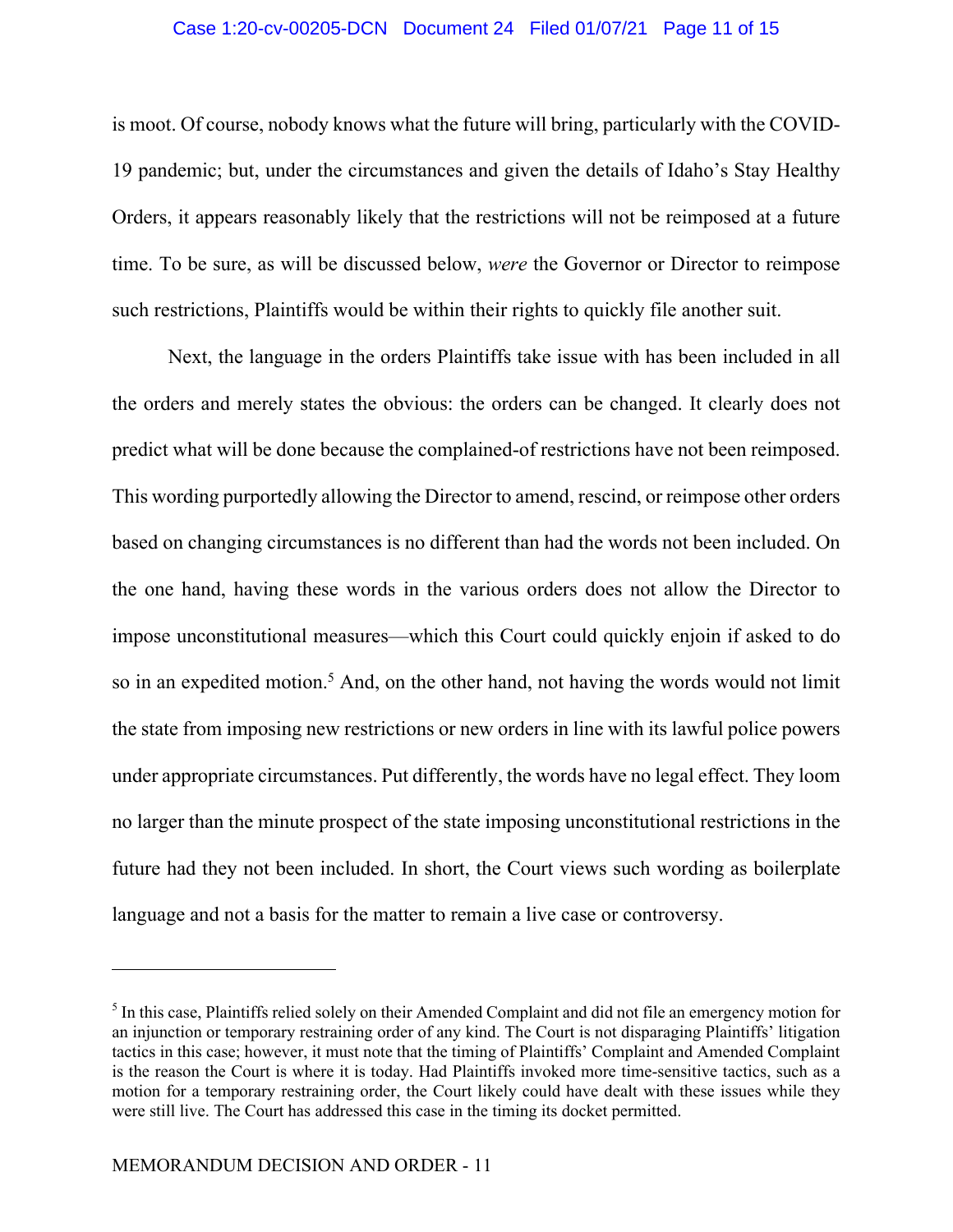## Case 1:20-cv-00205-DCN Document 24 Filed 01/07/21 Page 12 of 15

A couple of exceptions to the mootness doctrine are worth mentioning. The first is the voluntary cessation doctrine, and the other is "capable of repetition, yet evading review" doctrine. Neither applies in this case.

"[V]oluntary cessation of a challenged practice does not [generally] deprive a federal court of its power to determine the legality of the practice." *United States v. Brandau*, 578 F.3d 1064, 1068 (9th Cir. 2009) (cleaned up). However, a defendant's voluntary cessation of offending conduct will moot a case where "(1) subsequent events have made it absolutely clear that the allegedly wrongful behavior cannot reasonably be expected to recur, and (2) interim relief or events have completely and irrevocably eradicated the effects of the alleged violation." *Norman-Bloodsaw v. Lawrence Berkeley Lab.*, 135 F.3d 1260, 1274 (9th Cir. 1997) (internal quotation marks, brackets, and citations omitted). A defendant's cessation of offensive conduct "must have arisen because of the litigation" in order to prevent the case from being moot. *Sze v. INS*, 153 F.3d 1005, 1008 (9th Cir. 1998) (citation omitted), *overruled in part on other grounds by United States v. Hovsepian*, 359 F.3d 1144, 1161 n.13 (9th Cir. 2004) (en banc). Where plaintiffs show no more than a correlation, and not causation, between the litigation and cessation, the case is moot. *See id.*, 153 F.3d at 1008. The defendant has the burden of showing that voluntary cessation moots a case. *See Lozano v. AT&T Wireless Servs.*, 504 F.3d 718, 732–33 (9th Cir. 2007); *see also Nat. Res. Def. Council v. Cty. of Los Angeles*, 840 F.3d 1098, 1104 (9th Cir. 2016) (reversing where district court applied the wrong standard and impermissible shifted the evidentiary burden to the plaintiffs).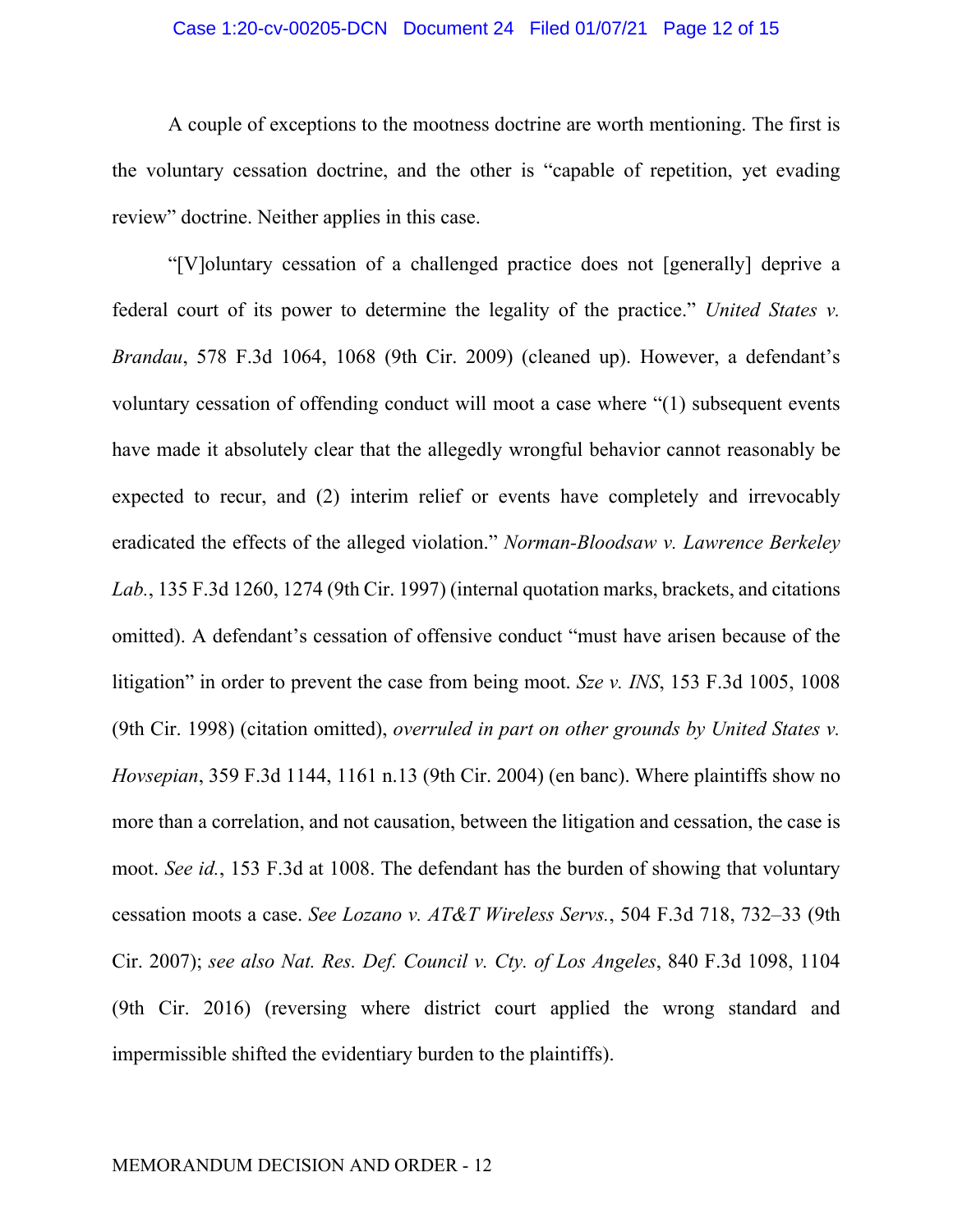### Case 1:20-cv-00205-DCN Document 24 Filed 01/07/21 Page 13 of 15

In this case, the Governor and Director have carried their burden of showing that their voluntary cessation has mooted this case. Both elements are met. As explained above, the complained-of restrictions have been removed, and it is reasonably likely that the alleged wrongful restrictions are not going to recur. Additionally, based on the timing of the guidelines and orders being issued, the Court is persuaded that these changes were not merely in response to this case. Rather, the timing in which Plaintiffs decided to file their case at best provides a correlation in the actions taken, but that was Plaintiffs' decision, not the Governor or Director's. *See* Dkt. 22, at 5–6. The exception does not apply here.

Similarly, the "capable of repetition, yet evading review" doctrine does not keep this case afloat either. When situations that are capable of repetition, yet the party's actions appear to be intended to evade review, the mootness doctrine does not apply. *United States v. Brandau*, 578 F.3d 1064, 1067 (9th Cir. 2009) (cleaned up); *see also Hamamoto v. Ige*, 881 F.3d 719, 722 (9th Cir. 2018) (per curiam) ("An exception exists, however, for controversies that are capable of repetition, yet evading review." (cleaned up)). The "exception applies only in exceptional situations, where (1) the challenged action [is] in its duration too short to be fully litigated prior to cessation or expiration, and (2) there [is] a reasonable expectation that the same complaining party [will] be subject to the same action again." *Kingdomware Techs., Inc. v. United States*, 136 S. Ct. 1969, 1976 (2016) (internal quotation marks and citation omitted); *Am. Rivers v. Nat'l Marine Fisheries Serv.*, 126 F.3d 1118, 1124 (9th Cir. 1997) (reiterating the criteria and noting that the exception is "limited to extraordinary cases").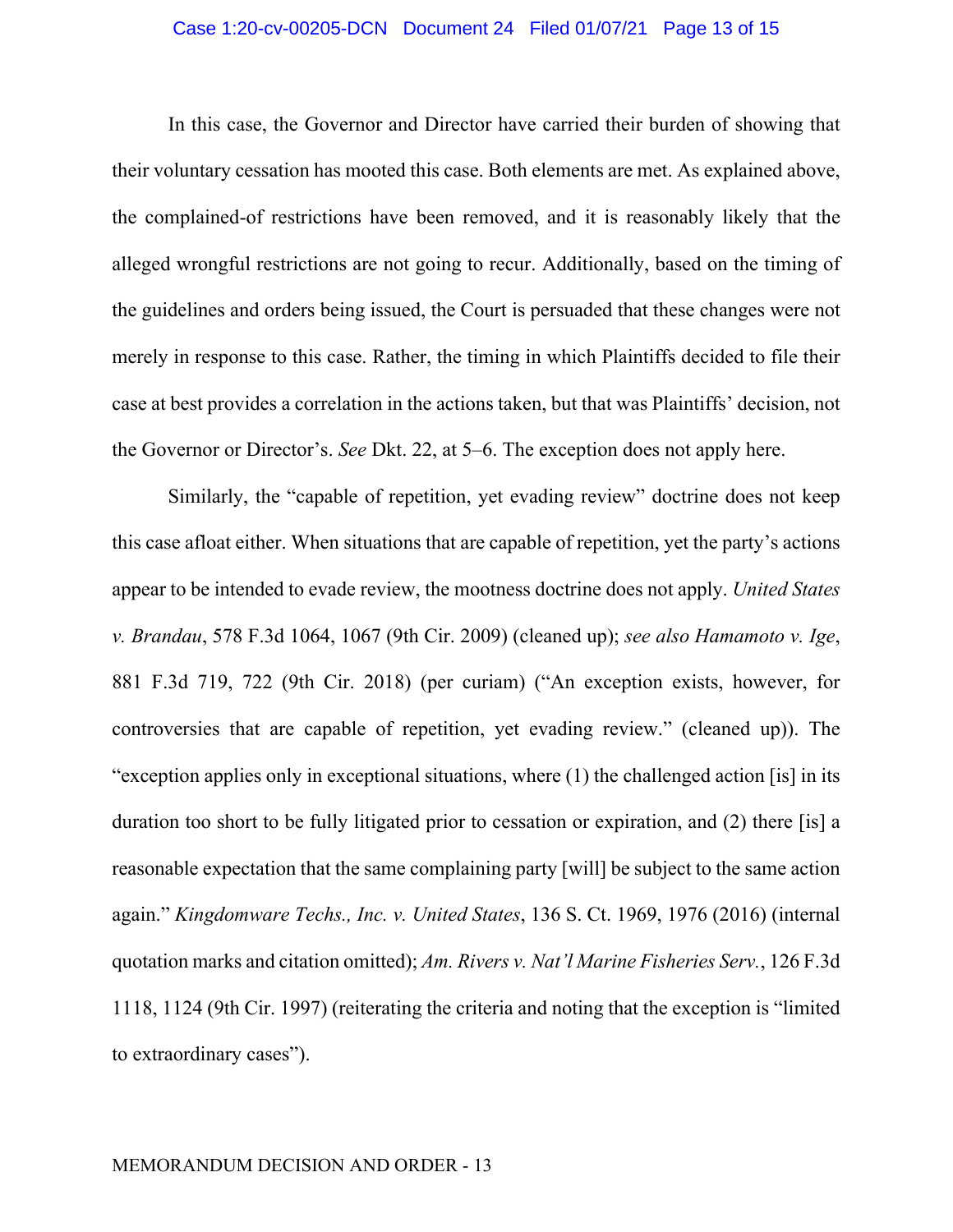### Case 1:20-cv-00205-DCN Document 24 Filed 01/07/21 Page 14 of 15

Here, the second element of the exception is not met for the reasons explained. It does not appear the restrictions will be reimposed. *See Spell*, 962 F.3d at 180; *see also Serena v. Mock*, 547 F.3d 1051, 1054 n.1 (9th Cir. 2008) (no reasonable expectation that appellants would be subjected to same action again). And, while the first element could be met if viewed in a narrow manner—each order isolated and standing alone—the first element is also not met when the time from March to date is viewed as the time to challenge the action. It is inexplicit how long each order will last, and how long the coronavirus restrictions will last. Thus, this exception does not apply.

## **V. CONCLUSION**

In a word, this case is moot and must be dismissed. There might come a day when this pandemic or another dire situation *could* cause severe restrictions of many constitutional and other legal rights, not just religious and travel ones. That *could* be a grave day for liberty. But those are situations for future days and future cases. While the Court holds dear the constitutional rights asserted in this case, and all constitutional rights for that matter, it cannot proceed to adjudicate this case under these circumstances. That said, because the Court cannot predict what the future will hold (as it relates to the COVID-19 pandemic), it dismisses this case without prejudice. In the unlikely event that the complained-of restrictions are imposed once more, Plaintiffs would be within their rights to file a new complaint, motions for emergency injunctions or temporary restraining orders,